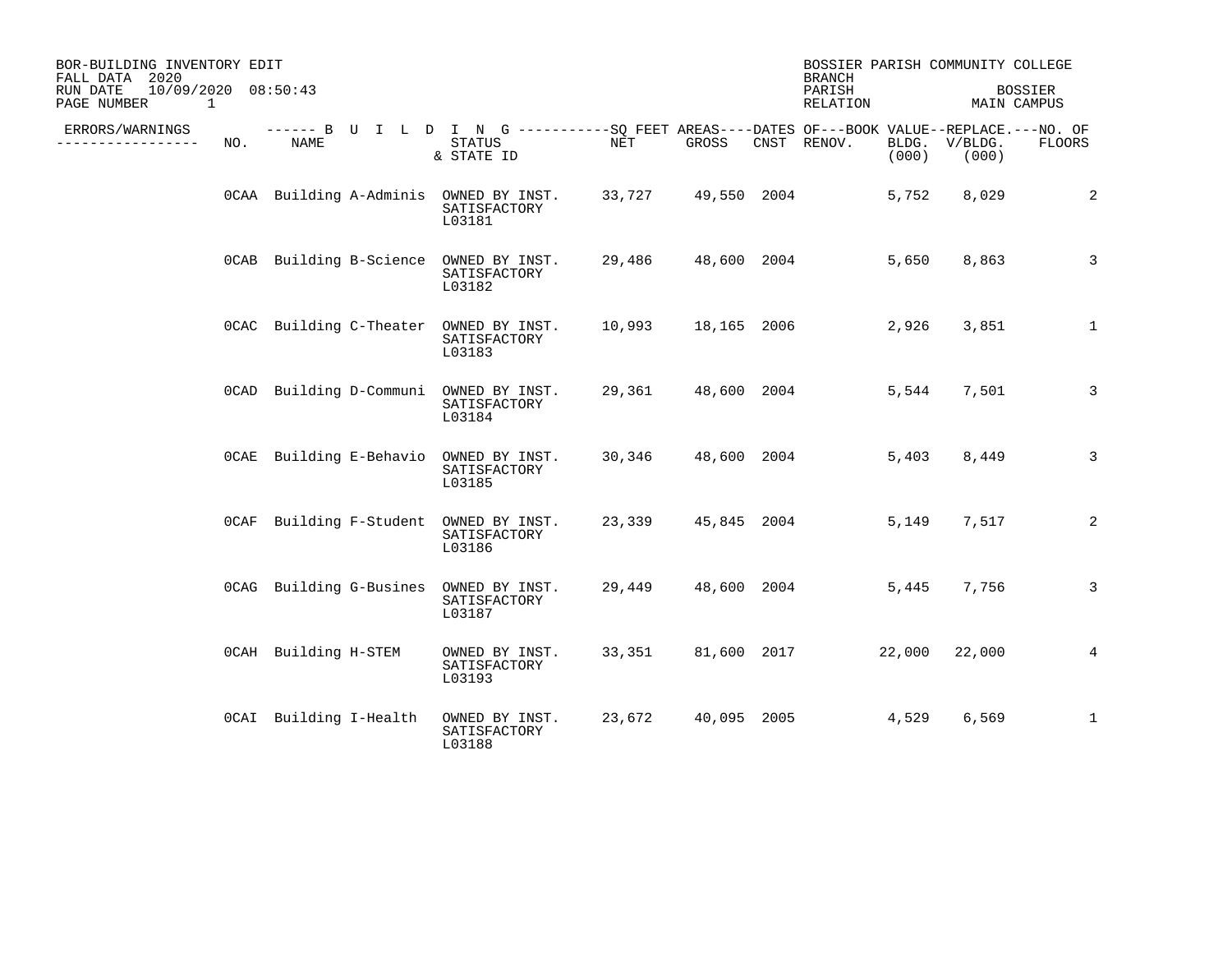| BOR-BUILDING INVENTORY EDIT<br>2020<br>FALL DATA<br>10/09/2020<br>RUN DATE<br>2<br>PAGE NUMBER |       | 08:50:43             |                    |                                          |                 |        |      | BOSSIER PARISH COMMUNITY COLLEGE<br><b>BRANCH</b><br>PARISH<br>RELATION |                |                  | <b>BOSSIER</b><br>MAIN CAMPUS |
|------------------------------------------------------------------------------------------------|-------|----------------------|--------------------|------------------------------------------|-----------------|--------|------|-------------------------------------------------------------------------|----------------|------------------|-------------------------------|
| ERRORS/WARNINGS                                                                                | NO.   | B<br>-------<br>NAME | U<br>┶             | G<br>--------<br>STATUS<br>& STATE ID    | -SQ FEET<br>NET | GROSS  | CNST | AREAS----DATES OF---BOOK VALUE--REPLACE.---NO. OF<br>RENOV.             | BLDG.<br>(000) | V/BLDG.<br>(000) | FLOORS                        |
|                                                                                                | 0CAJ  |                      | Building J-Plant M | OWNED BY INST.<br>SATISFACTORY<br>L03191 | 7,585           | 11,610 | 2004 |                                                                         | 569            | 711              | $\mathbf{1}$                  |
| U                                                                                              | 0 CAK |                      | Building K-Physica | OWNED BY INST.<br>SATISFACTORY<br>L03190 |                 | 4,212  | 2004 |                                                                         | 212            | 265              | $\mathbf{1}$                  |
|                                                                                                | OCAL  |                      | Building L-Advance | OWNED BY INST.<br>SATISFACTORY<br>L03192 | 51,067          | 67,000 | 2014 |                                                                         | 16,000         | 16,000           | 2                             |